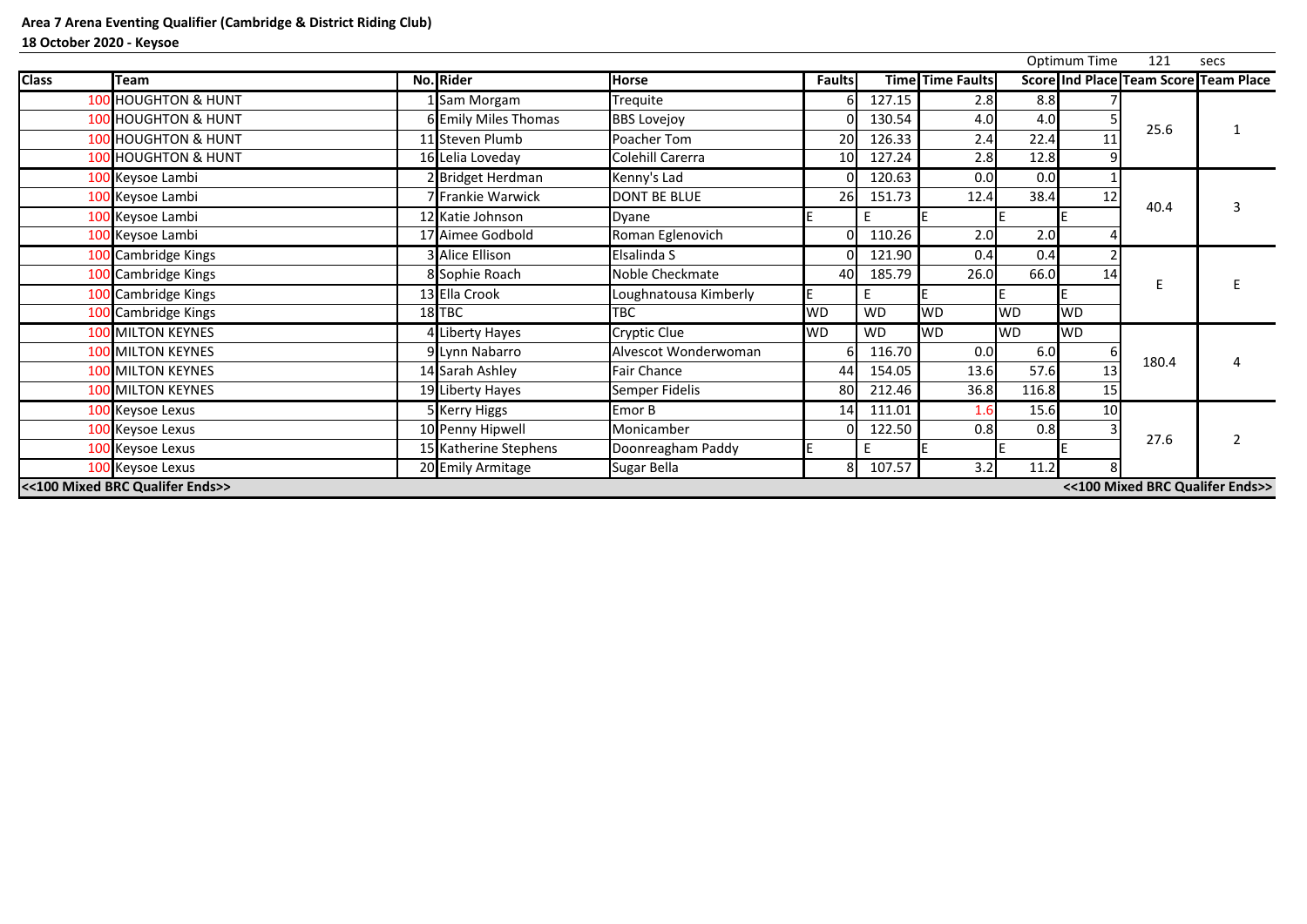|              |                                               |                         |                                |               |           |                         |            | Optimum Time | 119       | secs                                  |
|--------------|-----------------------------------------------|-------------------------|--------------------------------|---------------|-----------|-------------------------|------------|--------------|-----------|---------------------------------------|
| <b>Class</b> | Team                                          | No. Rider               | <b>Horse</b>                   | <b>Faults</b> |           | <b>Time Time Faults</b> |            |              |           | Score Ind Place Team Score Team Place |
|              | 90 BOZEAT Brandy                              | 21 Elise Kyle           | <b>Sizzling Sophie</b>         |               | 112.60    | 0.4                     | 6.4        | <u>14</u>    |           |                                       |
|              | 90 BOZEAT Brandy                              | 30 Shannon Mulhern      | Hello Juno                     |               | 116.26    | 0.0                     | 6.0        | 10           | 15.2      |                                       |
|              | 90 BOZEAT Brandy                              | 39 Harriet Ensor-Clinch | Beamish                        |               | 106.01    | 2.8                     | 10.8       | 19           |           |                                       |
|              | 90 BOZEAT Brandy                              | 48 Sarah Barrett        | Bijou                          |               | 106.01    | 2.8                     | 2.8        |              |           |                                       |
|              | 90 Houghton and Huntingdon Hidden Curiosities | 22 Alison Jones         | Maesmynach Bore Mai            |               | 125.94    | 2.8                     | 8.8        | <b>16</b>    |           |                                       |
|              | 90 Houghton and Huntingdon Hidden Curiosities | 31 Emma King            | Shersheen Courage              |               | 111.28    | 0.8                     | 0.8        |              |           |                                       |
|              | 90 Houghton and Huntingdon Hidden Curiosities | 40 Emma Roughton        | Hawkerbays Armani Diamonds     | 26            | 122.69    | 1.6                     | 27.6       | 28           | 15.6      |                                       |
|              | 90 Houghton and Huntingdon Hidden Curiosities | 49 Hannah Chelton       | Sebastian (IV)                 |               | 116.26    | 0.0                     | 6.0        | 10           |           |                                       |
|              | 90 AG Pinksters                               | 23 Ella Cloake          | Donzento W                     |               | 111.63    | 0.8                     | 0.8        |              |           |                                       |
|              | 90 AG Pinksters                               | 32 Kate Bouchier        | Dexter's Calico Joe            |               | 109.15    | 1.6                     | 5.6        |              |           |                                       |
|              | 90 AG Pinksters                               | 41 Helen Nicholls       | Angelo of Dalwhinnie           |               | 121.61    | 1.2                     | 1.2        |              | 7.6       |                                       |
|              | 90 AG Pinksters                               | 50 Diane Delaney        | <b>Miss T Ification</b>        | 14            | 118.60    | 0.0                     | 14.0       | 22           |           |                                       |
|              | 90 Cambridge St Johns                         | 24 Polly Taylor         | Cassiopeia                     |               | 104.73    | 3.6                     | 9.6        | 18           |           |                                       |
|              | 90 Cambridge St Johns                         | 33 TBC                  | <b>TBC</b>                     | <b>WD</b>     | <b>WD</b> | <b>WD</b>               | <b>WD</b>  | <b>WD</b>    |           |                                       |
|              | 90 Cambridge St Johns                         | 42 Darren Francis       | Fourfields harlequin           |               | 124.13    | 2.4                     | 8.4        |              | 29.2      |                                       |
|              | 90 Cambridge St Johns                         | 51 Samantha Bennett     | <b>Sand Dollar</b>             |               | 131.27    | 5.2                     | 11.2       | 21           |           |                                       |
|              | 90 KEYSOE Aston                               | 25 Sylvia Wajzner       | Cornagower Blue                |               | 122.13    | 1.6                     | 5.6        |              |           |                                       |
|              | 90 KEYSOE Aston                               | 34 Claire Lister        | Tjs I Lux You                  | 20            | 129.99    | 4.4                     | 24.4       | 26           |           |                                       |
|              | 90 KEYSOE Aston                               | 43 Annmarie Ryan        | <b>Blairfield Equinox</b>      | 14            | 116.56    | 0.0                     | 14.0       |              | 25.2      |                                       |
|              | 90 KEYSOE Aston                               | 52 Andrea Cartwright    | Rockwood Boy                   |               | 109.82    | 1.6                     | 5.6        |              |           |                                       |
|              | 90 MILTON KEYNES                              | $26$ WD                 | <b>WD</b>                      | <b>WD</b>     | <b>WD</b> | <b>WD</b>               | <b>WD</b>  | <b>WD</b>    |           |                                       |
|              | 90 MILTON KEYNES                              | $35$ WD                 | <b>WD</b>                      | <b>WD</b>     | <b>WD</b> | <b>WD</b>               | <b>WD</b>  | <b>WD</b>    | <b>WD</b> | <b>WD</b>                             |
|              | 90 MILTON KEYNES                              | $44$ WD                 | <b>WD</b>                      | <b>WD</b>     | <b>WD</b> | <b>WD</b>               | <b>WD</b>  | <b>WD</b>    |           |                                       |
|              | 90 MILTON KEYNES                              | 53 WD                   | <b>WD</b>                      | IWD.          | WD        | <b>IWD</b>              | <b>IWD</b> | <b>IWD</b>   |           |                                       |
|              | 90 WITTERING ACAD                             | 27 LAURA BEE            | <b>CUFFESTOWN BLACK BEAUTY</b> | <b>20</b>     | 136.33    | 7.2                     | 27.2       | 27           |           |                                       |
|              | 90 WITTERING ACAD                             | <b>36 SOPHIE COLES</b>  | <b>CLADY LAD</b>               |               | 115.11    | 0.0                     | 6.0        | 12           | 33.2      |                                       |
|              | 90 WITTERING ACAD                             | 45 CLAIRE DALY          | <b>RALPHIE G</b>               |               | 113.15    | 0.0                     | 0.0        |              |           | 6                                     |
|              | 90 WITTERING ACAD                             | 54 NIKKI WEBB           | <b>MO CHARA BARNEY</b>         | 48            | 157.16    | 15.6                    | 63.6       | 30           |           |                                       |
|              | 90 BOZEAT Bailey's                            | $28$ WD                 | <b>WD</b>                      | <b>WD</b>     | <b>WD</b> | <b>WD</b>               | <b>WD</b>  | <b>WD</b>    |           |                                       |
|              | 90 BOZEAT Bailey's                            | 37 Emily Jane Griggs    | Kissemmie Dylan                |               | E         |                         |            |              | <b>WD</b> | <b>WD</b>                             |
|              | 90 BOZEAT Bailey's                            | 46 Elise Kyle           | Kilaue (Dotty)                 | 28            | 142.69    | 9.6                     | 37.6       |              |           |                                       |
|              | 90 BOZEAT Bailey's                            | $55$ TBC                | <b>TBC</b>                     | <b>WD</b>     | <b>WD</b> | <b>WD</b>               | <b>WD</b>  | <b>WD</b>    |           |                                       |
|              | 90 Houghton and Huntingdon Half Hitch         | 29 Rachel Rowland       | Verosity                       |               | E         |                         |            |              |           |                                       |
|              | 90 Houghton and Huntingdon Half Hitch         | 38 Emma Macphee         | Liskillen Shadow               | <b>WD</b>     | <b>WD</b> | <b>WD</b>               | <b>WD</b>  | <b>WD</b>    |           |                                       |
|              | 90 Houghton and Huntingdon Half Hitch         | 47 Alex Belshaw         | <b>Bean Machine</b>            |               | 128.74    | 4.0                     | 4.0        |              |           |                                       |
|              | 90 Houghton and Huntingdon Half Hitch         | 56 Katie Morgan         | <b>Ballinglen Rosies Lad</b>   | 14            | 132.56    | 5.6                     | 19.6       | 24           |           |                                       |
|              | 90 ASPLEY GUISE IND                           | 57 Kelly Turner         | Guert                          |               | 136.15    | 7.2                     | 11.2       | 20           | <b>NA</b> | <b>NA</b>                             |
|              | 90 SHILLINGTON IND                            | 58 Katherine Miell      | Stalino                        |               | 127.90    | 3.6                     | 9.6        | 17           | <b>NA</b> | <b>NA</b>                             |
|              | 90 SHILLINGTON IND                            | 59 Jane Gaffney         | Somhairle Beartie Wooster      |               | 119.56    | 0.4                     | 6.4        | 13           | <b>NA</b> | <b>NA</b>                             |
|              | 90 STEVENAGE IND                              | 60 Caroline Wells       | Springtime Cavalier            | <b>WD</b>     | <b>WD</b> | <b>WD</b>               | <b>WD</b>  | <b>WD</b>    | <b>NA</b> | <b>NA</b>                             |
|              | 90 WITTERING ACAD IND                         | 61 HANNAH FURNELL       | AOSTARED                       | 18            | 106.89    | 2.8                     | 20.8       | 25           | <b>NA</b> | <b>NA</b>                             |
|              | << 90 Senior BRC Qualifer Ends>>              |                         |                                |               |           |                         |            |              |           | << 90 Senior BRC Qualifer Ends>>      |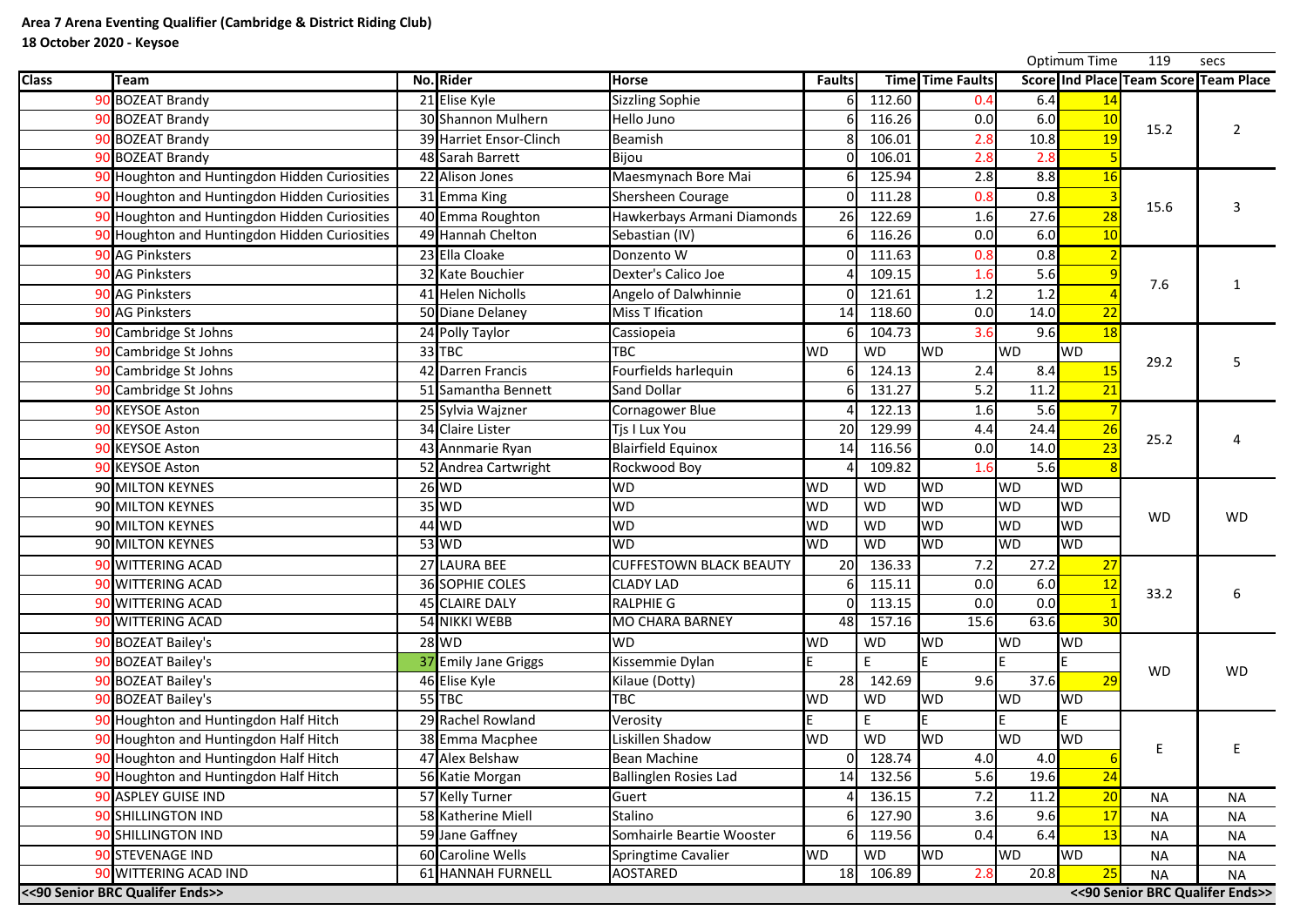|              |                                  |                     |                          |                 |           |                         |           | Optimum Time | 119       | secs                                  |
|--------------|----------------------------------|---------------------|--------------------------|-----------------|-----------|-------------------------|-----------|--------------|-----------|---------------------------------------|
| <b>Class</b> | <b>Team</b>                      | No. Rider           | <b>Horse</b>             | <b>Faults</b>   |           | <b>Time Time Faults</b> |           |              |           | Score Ind Place Team Score Team Place |
|              | 90 BOZEAT Boost                  | 62 Millie Granger   | <b>Egypian Prince</b>    |                 | E         |                         |           |              |           |                                       |
|              | 90 BOZEAT Boost                  | 65 Ruby Loveder     | Tubbervale bruader       | 12              | 116.21    | 0.0                     | 12.0      | 11           |           |                                       |
|              | 90 BOZEAT Boost                  | 68 Rebecca Eales    | The boy rock             |                 | 104.11    | 3.6                     | 3.6       |              | 21.6      |                                       |
|              | 90 BOZEAT Boost                  | 71 Maisy Gallen     | Pencarder B-B            |                 | 114.47    | 0.0                     | 6.0       |              |           |                                       |
|              | 90 CAMBRIDGE                     | 63 Anna Braybrooke  | <b>Should Coco</b>       |                 | 112.14    | 0.4                     | 0.4       |              |           |                                       |
|              | 90 CAMBRIDGE                     | 66 Fionn Braybrooke | <b>Culaherine Girl</b>   |                 | 112.42    | 0.4                     | 0.4       |              | 9.2       |                                       |
|              | 90 CAMBRIDGE                     | 69 Harriet Froud    | <b>Mollys Choice</b>     |                 | 107.23    | 2.4                     | 8.4       |              |           |                                       |
|              | 90 CAMBRIDGE                     | 72 Ruby Morris      | <b>Wilful Diamond</b>    | 10 <sup>1</sup> | 106.69    | 2.8                     | 12.8      | 12           |           |                                       |
|              | 90 Keysoe Aventor                | 64 Ella Clayton     | Overplay                 |                 | 126.28    | 3.2                     | 3.2       |              |           |                                       |
|              | 90 Keysoe Aventor                | 67 Holly Maudlin    | <b>DF Paul</b>           |                 | 106.31    | 2.8                     | 2.8       |              | 6.8       |                                       |
|              | 90 Keysoe Aventor                | 70 Lilla Parratt    | <b>Manninard Seabird</b> |                 | 111.42    | 0.8                     | 0.8       |              |           |                                       |
|              | 90 Keysoe Aventor                | $73$ TBC            | <b>TBC</b>               | <b>WD</b>       | <b>WD</b> | <b>WD</b>               | <b>WD</b> | <b>WD</b>    |           |                                       |
|              | 90 BOZEAT IND                    | 74 WD               | <b>WD</b>                | <b>WD</b>       | <b>WD</b> | <b>WD</b>               | <b>WD</b> | <b>WD</b>    | <b>NA</b> | <b>NA</b>                             |
|              | 90 CAMBRIDGE IND                 | 75 Ruby Leonard     | Cloud Nine               | <b>WD</b>       | <b>WD</b> | <b>WD</b>               | <b>WD</b> | <b>IWD</b>   | <b>NA</b> | <b>NA</b>                             |
|              | 90 CAMBRIDGE IND                 | 76 Emma Remijn      | Tinker Bella             | <b>WD</b>       | <b>WD</b> | <b>WD</b>               | <b>WD</b> | <b>WD</b>    | <b>NA</b> | <b>NA</b>                             |
|              | 90 HOUGHTON & HUNT IND           | 77 Emily Simpson    | <b>Shanbolard Beau</b>   |                 | 115.37    | 0.0                     | 6.0       |              | <b>NA</b> | <b>NA</b>                             |
|              | 90 HOUGHTON & HUNT IND           | 78 Millie Smith     | <b>Dolly</b>             |                 | 101.22    | 4.8                     | 4.8       |              | <b>NA</b> | <b>NA</b>                             |
|              | 90 KEYSOE IND                    | $79$ TBC            | <b>TBC</b>               | <b>WD</b>       | <b>WD</b> | <b>WD</b>               | <b>WD</b> | <b>WD</b>    | <b>NA</b> | <b>NA</b>                             |
|              | << 90 Junior BRC Qualifer Ends>> | 21                  |                          |                 |           |                         |           |              |           | << 90 Junior BRC Qualifer Ends        |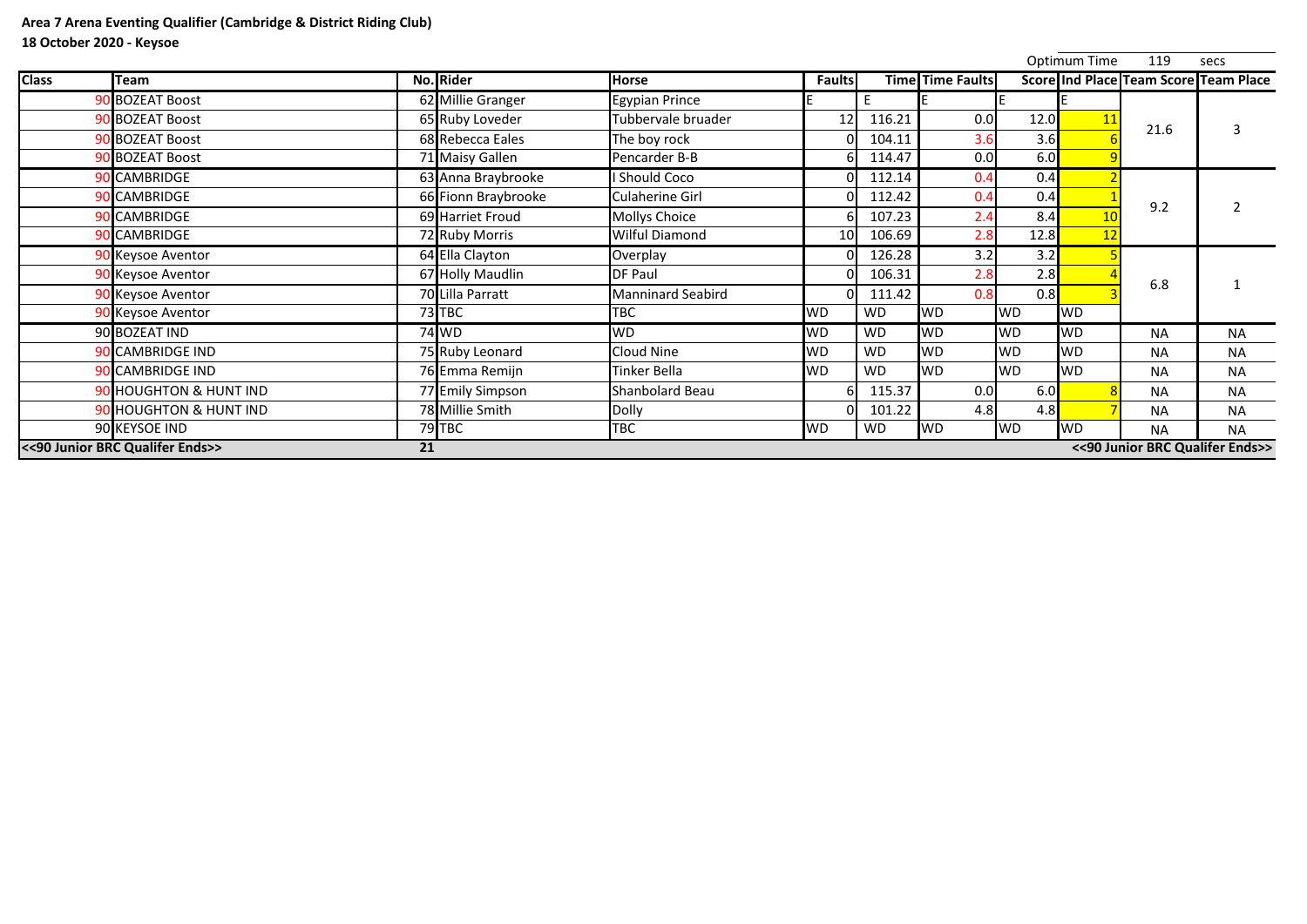|              |                                       |                            |                             |                 |           |                         |           | Optimum Time | 122             | secs                                         |
|--------------|---------------------------------------|----------------------------|-----------------------------|-----------------|-----------|-------------------------|-----------|--------------|-----------------|----------------------------------------------|
| <b>Class</b> | Team                                  | No. Rider                  | <b>Horse</b>                | <b>Faults</b>   |           | <b>Time Time Faults</b> |           |              |                 | <b>Score Ind Place Team Score Team Place</b> |
|              | <b>Cambrigde Darwin</b>               | 80 Jo Clarricoates         | Willow                      | 20              | 135.68    | 5.6                     | 25.6      |              |                 |                                              |
|              | Cambrigde Darwin                      | 94 Helen Taylor            | <b>Boogie Knight</b>        |                 | 113.69    | 1.2                     | 1.2       |              | 34.4            |                                              |
|              | 80 Cambrigde Darwin                   | 108 Kira Richardson        | <b>Star</b>                 | 26              | 137.70    | 6.4                     | 32.4      | 46           |                 | 10                                           |
|              | 80 Cambrigde Darwin                   | 122 Karen Howse            | <b>Bobs the Lad</b>         |                 | 130.05    | 3.6                     | 7.6       | 23           |                 |                                              |
|              | 80 Houghton and Huntingdon Hendricks  | 81 Michala Hart            | <b>Bubba N Squeak</b>       | 22              | 157.13    | 14.4                    | 36.4      | 47           |                 |                                              |
|              | Houghton and Huntingdon Hendricks     | 95 Emma Juilan             | Little Irish Magic          |                 | 126.39    | 2.0                     | 6.0       | 19           |                 |                                              |
|              | 80 Houghton and Huntingdon Hendricks  | 109 Katie Larman           | <b>Aulton Classic</b>       |                 | 117.63    | 0.0                     | 0.0       |              | 6               |                                              |
|              | 80 Houghton and Huntingdon Hendricks  | 123 Kate Darby             | Loreto Obos                 |                 | 120.21    | 0.0                     | 0.0       |              |                 |                                              |
|              | 80 KEYSOE Bently                      | 82 Zak Resinato            | Cruise                      |                 | E.        |                         |           |              |                 |                                              |
|              | 80 KEYSOE Bently                      | 96 Kate Jordan             | Grace                       | 24              | 156.76    | 16.4                    | 40.4      | 48           |                 |                                              |
|              | 80 KEYSOE Bently                      | 110 Hannah Mitchell        | Mr Sligo Sid                | 10 <sup>1</sup> | 97.67     | 7.6                     | 17.6      |              |                 |                                              |
|              | 80 KEYSOE Bently                      | $124$ TBC                  | <b>TBC</b>                  | <b>WD</b>       | <b>WD</b> | <b>WD</b>               | <b>WD</b> | <b>WD</b>    |                 |                                              |
|              | <b>80 WITTERING SPITFIRES</b>         | <b>83 TRACEY MANNING</b>   | <b>SWEET HOME</b>           | 18              | 112.74    | 1.6                     | 19.6      | -41          |                 |                                              |
|              | 80 WITTERING SPITFIRES                | 97 LINDA COWD              | PEPPERSHILL TOMAHAWK        |                 | 108.61    | 3.2                     | 3.2       | 13           |                 |                                              |
|              | <b>80 WITTERING SPITFIRES</b>         | 111 EMMA COOPER            | <b>CARRABELL JAKE</b>       |                 | 115.52    | 0.4                     | 6.4       |              | 20.8            | 8                                            |
|              | 80 WITTERING SPITFIRES                | <b>125 DEBBIE ROBINSON</b> | <b>RAINBOW STAR</b>         | 10              | 113.39    | 1.2                     | 11.2      |              |                 |                                              |
|              | 80 Cambridge Churchill                | 84 Claire Elbrow           | Benson                      |                 | 103.77    | 5.2                     | 11.2      | 34           |                 |                                              |
|              | <b>Cambridge Churchill</b>            | 98 Sophie Morris           | Tinkerbell                  |                 | 106.49    | 4.0                     | 4.0       |              |                 |                                              |
|              | 80 Cambridge Churchill                | 112 Georgie Morris         | Widlake sequels Sundance    |                 | 114.29    | 0.8                     | 0.8       |              | 12.8            |                                              |
|              | 80 Cambridge Churchill                | 126 Heather Mussett        | <b>Commanche Finale</b>     |                 | 111.58    | 2.0                     | 8.0       | 24           |                 |                                              |
|              | 80 Houghton and Huntingdon Haymans    | 85 Sarah Fortescue         | <b>Duneens Best</b>         | 10 <sup>1</sup> | 117.76    | 0.0                     | 10.0      |              |                 |                                              |
|              | 80 Houghton and Huntingdon Haymans    | 99 Nicola Shaw             | <b>Medrus Gavin Henson</b>  |                 | 112.89    | 1.6                     | 1.6       |              |                 |                                              |
|              | Houghton and Huntingdon Haymans       | 113 Catriona Paterson      | Titus' Lady Chocolat (Lady) |                 | 109.72    | 2.8                     | 2.8       | <u> 12</u>   | 14.4            |                                              |
|              | 80 Houghton and Huntingdon Haymans    | 127 Kerrie Kennedy         | Findon Frodo                | 10 <sup>1</sup> | 109.58    | 2.8                     | 12.8      |              |                 |                                              |
|              | 80 KEYSOE Audi                        | 86 Lauren Lanik            | Sew N' Sew                  |                 | 120.85    | 0.0                     | 0.0       |              |                 |                                              |
|              | 80 KEYSOE Audi                        | 100 Hayley Dolby           | Pendancer Mickey Bricks     |                 | 110.56    | 2.4                     | 2.4       | 11           |                 |                                              |
|              | 80 KEYSOE Audi                        | 114 Heidi Chilvers         | Theodore Sunset Eclipse     |                 | 99.76     | 6.8                     | 10.8      |              | 13.2            |                                              |
|              | 80 KEYSOE Audi                        | 128 Kate White             | Dayanara                    |                 | E         |                         |           |              |                 |                                              |
|              | 80 AG Foxhole                         | 87 Harriet Pavet-Golding   | Vernitos                    |                 | 110.41    | 2.4                     | 8.4       | <b>26</b>    |                 |                                              |
|              | 80 AG Foxhole                         | 101 Nikki Oneill           | Tinka's Tir Na Nog          |                 | E         |                         |           |              |                 |                                              |
|              | 80 AG Foxhole                         | 115 Jane Dalton            | Malbay Skylark              |                 | 119.02    | 0.0                     | 4.0       |              | 32.4            | 9                                            |
|              | 80 AG Foxhole                         | 129 Pip Rathbone           | Mr Montgomery               | 14              | 136.57    | 6.0                     | 20.0      |              |                 |                                              |
|              | 80 Cambridge Queens                   | 88 Fran Berry              | fast forward                |                 | 107.53    | 3.6                     | 9.6       | 29           |                 |                                              |
|              | 80 Cambridge Queens                   | 102 Jo Poole               | <b>Blue Twist</b>           |                 | 133.14    | 4.8                     | 4.8       | <b>16</b>    |                 |                                              |
|              | <b>Cambridge Queens</b>               | 116 Anna Stockwell         | Alfie Moon II               |                 | 124.27    | 1.2                     | 7.2       |              | 17.6            |                                              |
|              | Cambridge Queens                      | 130 Sarah Walpole          | <b>Bloomfield Brunei</b>    |                 | 112.62    | 1.6                     | 5.6       |              |                 |                                              |
|              | 80 Houghton and Huntingdon Hepple     | 89 Frances Murray          | Ashwood Willy               | 10 <sup>1</sup> | 123.02    | 0.8                     | 10.8      |              |                 |                                              |
|              | 80 Houghton and Huntingdon Hepple     | 103 Ellie Sayer            | Dominic                     |                 | 112.76    | 1.6                     | 1.6       |              |                 |                                              |
|              | <b>Houghton and Huntingdon Hepple</b> | 117 Lisa Dalton            | Mr Harry Patch              |                 | 102.05    | 5.6                     | 11.6      |              | 13.2            |                                              |
|              | <b>Houghton and Huntingdon Hepple</b> | 131 Zoe Grimwood           | Journey's End               |                 | 114.58    | 0.8                     | 0.8       |              |                 |                                              |
|              | 80 KEYSOE Porsche                     | 90 Kylie Carter            | Dewie                       |                 | 109.95    | 2.8                     | 8.8       | 27           |                 |                                              |
|              | 80 KEYSOE Porsche                     | 104 Catherine Martin       | Makalo                      |                 | 119.96    | 0.0                     | 0.0       |              | 10 <sub>9</sub> |                                              |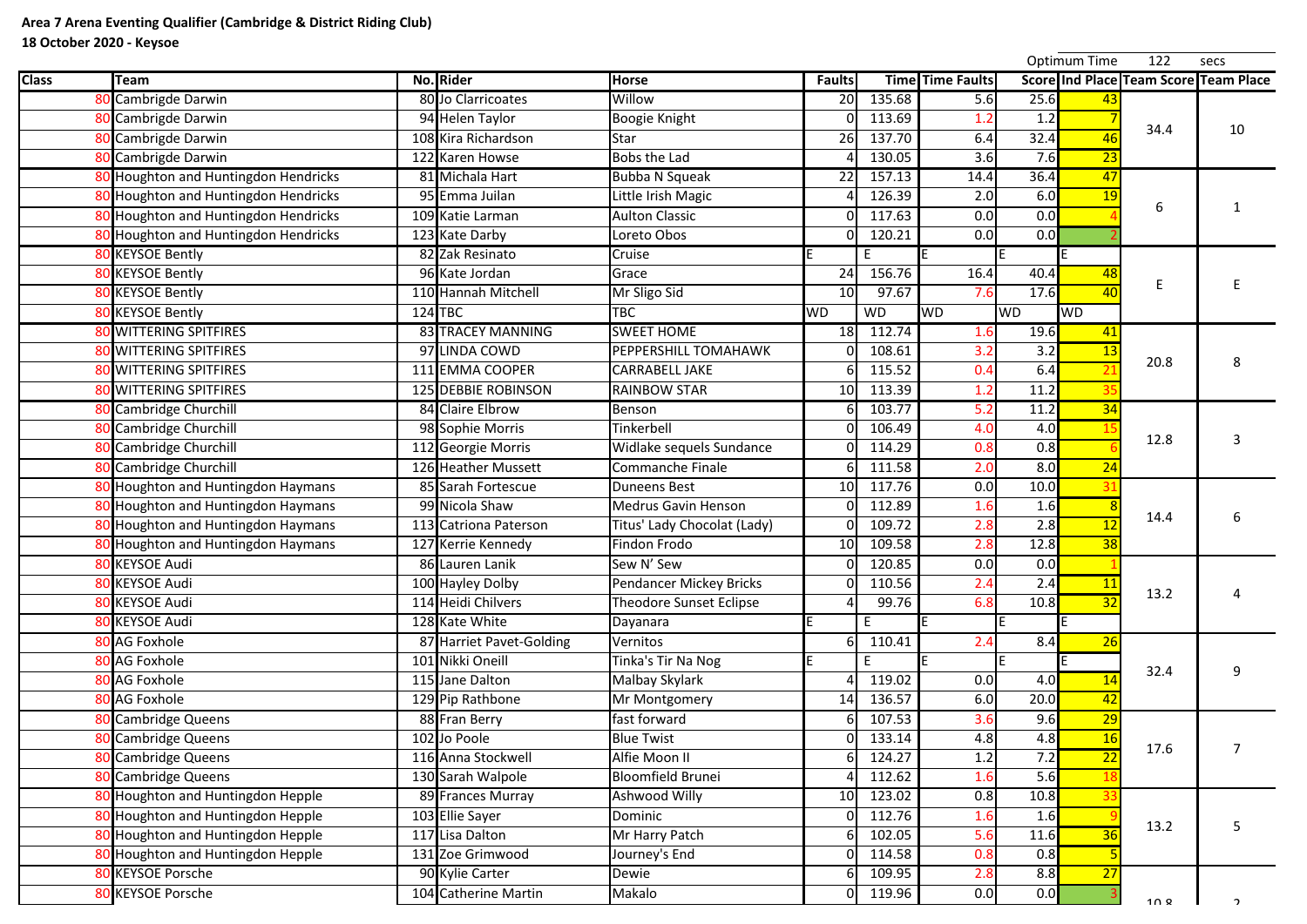# **Area 7 Arena Eventing Qualifier (Cambridge & District Riding Club)**

# **18 October 2020 - Keysoe**

| 132 Nigel Russell<br>9.2<br>Ruby<br>108.22<br>28<br>80 KEYSOE Porsche<br>3.2<br>91 Samantha Norman<br>0.4<br>20<br><b>80 MILTON KEYNES</b><br><b>Kilcannon Lucky Guy</b><br>122.35<br>6.4<br><b>Future Mythical Illusion</b><br>2.4<br><b>80 MILTON KEYNES</b><br>105 Rachael Stevenson<br>127.45<br>16.4<br>39<br>14<br><b>WD</b><br>$119$ TBC<br><b>TBC</b><br><b>WD</b><br><b>WD</b><br><b>80 MILTON KEYNES</b><br><b>WD</b><br><b>WD</b><br><b>WD</b><br>133 TBC<br><b>TBC</b><br><b>WD</b><br><b>WD</b><br><b>80 MILTON KEYNES</b><br><b>WD</b><br><b>WD</b><br><b>WD</b><br>92 Georgina Sear<br><b>Woodfiled chance</b><br><b>HC</b><br><b>80 SHILLINGTON</b><br>HС<br><b>HC</b><br>HC<br><b>I</b> HC<br><b>80 SHILLINGTON</b><br>106 Helen McFarlane<br><b>Glenford Elvis</b><br>151.76<br>26.0<br>12.0<br>14<br>68<br>80 SHILLINGTON<br>32.0<br>120 Fiona Iszchak<br><b>CVS Richochet</b><br>26<br>136.04<br>6.0<br><b>80 SHILLINGTON</b><br>134 Lizzie Dodd<br>0.0<br>30 <sup>°</sup><br>119.55<br>10.0<br>10 <sup>1</sup><br>Tengri<br>93 ALICE SMITH<br><b>KNOCKACREE SHADOW</b><br>80 WITTERING BOMBERS<br><b>WD</b><br><b>WD</b><br><b>WD</b><br><b>WD</b><br><b>WD</b><br>107 FI STAIT<br><b>WD</b><br><b>WD</b><br><b>WD</b><br><b>WD</b><br><b>80 WITTERING BOMBERS</b><br><b>WD</b><br><b>GOLDEN SYRUP</b><br><b>WD</b><br>121 KATE ELSEY<br><b>80 WITTERING BOMBERS</b><br><b>GALWAY LAD</b><br>135 JO MEIKLE<br>111.38<br>8.0<br><b>80 WITTERING BOMBERS</b><br>KILTILANE BARRA SEACLAIDE<br>2.0<br>25<br>136 Rachel Childs<br><b>80 BOZEAT IND</b><br>Mr Big<br>5.6<br>125.54<br>1.6<br><b>NA</b><br><b>Carstown Glenayre Bobby</b><br>137.32<br>6.4<br><b>80 STEVENAGE IND</b><br>137 Leanna McDonald<br>12.4<br>37<br><b>NA</b><br><b>80 STEVENAGE IND</b><br>138 Sarah Bolter<br>To Be Sure<br><b>NA</b> | <<80 Senior BRC Qualifer Ends>><br><<80 Senior BRC Qualifer Ends>> |                   |  |                   |       |  |        |     |     |  |  |           |
|---------------------------------------------------------------------------------------------------------------------------------------------------------------------------------------------------------------------------------------------------------------------------------------------------------------------------------------------------------------------------------------------------------------------------------------------------------------------------------------------------------------------------------------------------------------------------------------------------------------------------------------------------------------------------------------------------------------------------------------------------------------------------------------------------------------------------------------------------------------------------------------------------------------------------------------------------------------------------------------------------------------------------------------------------------------------------------------------------------------------------------------------------------------------------------------------------------------------------------------------------------------------------------------------------------------------------------------------------------------------------------------------------------------------------------------------------------------------------------------------------------------------------------------------------------------------------------------------------------------------------------------------------------------------------------------------------------------------------------------------------------------------------------------------------------------------------------|--------------------------------------------------------------------|-------------------|--|-------------------|-------|--|--------|-----|-----|--|--|-----------|
|                                                                                                                                                                                                                                                                                                                                                                                                                                                                                                                                                                                                                                                                                                                                                                                                                                                                                                                                                                                                                                                                                                                                                                                                                                                                                                                                                                                                                                                                                                                                                                                                                                                                                                                                                                                                                                 |                                                                    |                   |  |                   |       |  |        |     |     |  |  | <b>NA</b> |
|                                                                                                                                                                                                                                                                                                                                                                                                                                                                                                                                                                                                                                                                                                                                                                                                                                                                                                                                                                                                                                                                                                                                                                                                                                                                                                                                                                                                                                                                                                                                                                                                                                                                                                                                                                                                                                 |                                                                    |                   |  |                   |       |  |        |     |     |  |  | <b>NA</b> |
|                                                                                                                                                                                                                                                                                                                                                                                                                                                                                                                                                                                                                                                                                                                                                                                                                                                                                                                                                                                                                                                                                                                                                                                                                                                                                                                                                                                                                                                                                                                                                                                                                                                                                                                                                                                                                                 |                                                                    |                   |  |                   |       |  |        |     |     |  |  | <b>NA</b> |
|                                                                                                                                                                                                                                                                                                                                                                                                                                                                                                                                                                                                                                                                                                                                                                                                                                                                                                                                                                                                                                                                                                                                                                                                                                                                                                                                                                                                                                                                                                                                                                                                                                                                                                                                                                                                                                 |                                                                    |                   |  |                   |       |  |        |     |     |  |  |           |
|                                                                                                                                                                                                                                                                                                                                                                                                                                                                                                                                                                                                                                                                                                                                                                                                                                                                                                                                                                                                                                                                                                                                                                                                                                                                                                                                                                                                                                                                                                                                                                                                                                                                                                                                                                                                                                 |                                                                    |                   |  |                   |       |  |        |     |     |  |  | <b>WD</b> |
|                                                                                                                                                                                                                                                                                                                                                                                                                                                                                                                                                                                                                                                                                                                                                                                                                                                                                                                                                                                                                                                                                                                                                                                                                                                                                                                                                                                                                                                                                                                                                                                                                                                                                                                                                                                                                                 |                                                                    |                   |  |                   |       |  |        |     |     |  |  |           |
|                                                                                                                                                                                                                                                                                                                                                                                                                                                                                                                                                                                                                                                                                                                                                                                                                                                                                                                                                                                                                                                                                                                                                                                                                                                                                                                                                                                                                                                                                                                                                                                                                                                                                                                                                                                                                                 |                                                                    |                   |  |                   |       |  |        |     |     |  |  |           |
|                                                                                                                                                                                                                                                                                                                                                                                                                                                                                                                                                                                                                                                                                                                                                                                                                                                                                                                                                                                                                                                                                                                                                                                                                                                                                                                                                                                                                                                                                                                                                                                                                                                                                                                                                                                                                                 |                                                                    |                   |  |                   |       |  |        |     |     |  |  | 11        |
|                                                                                                                                                                                                                                                                                                                                                                                                                                                                                                                                                                                                                                                                                                                                                                                                                                                                                                                                                                                                                                                                                                                                                                                                                                                                                                                                                                                                                                                                                                                                                                                                                                                                                                                                                                                                                                 |                                                                    |                   |  |                   |       |  |        |     |     |  |  |           |
|                                                                                                                                                                                                                                                                                                                                                                                                                                                                                                                                                                                                                                                                                                                                                                                                                                                                                                                                                                                                                                                                                                                                                                                                                                                                                                                                                                                                                                                                                                                                                                                                                                                                                                                                                                                                                                 |                                                                    |                   |  |                   |       |  |        |     |     |  |  |           |
|                                                                                                                                                                                                                                                                                                                                                                                                                                                                                                                                                                                                                                                                                                                                                                                                                                                                                                                                                                                                                                                                                                                                                                                                                                                                                                                                                                                                                                                                                                                                                                                                                                                                                                                                                                                                                                 |                                                                    |                   |  |                   |       |  |        |     |     |  |  |           |
|                                                                                                                                                                                                                                                                                                                                                                                                                                                                                                                                                                                                                                                                                                                                                                                                                                                                                                                                                                                                                                                                                                                                                                                                                                                                                                                                                                                                                                                                                                                                                                                                                                                                                                                                                                                                                                 |                                                                    |                   |  |                   |       |  |        |     |     |  |  |           |
|                                                                                                                                                                                                                                                                                                                                                                                                                                                                                                                                                                                                                                                                                                                                                                                                                                                                                                                                                                                                                                                                                                                                                                                                                                                                                                                                                                                                                                                                                                                                                                                                                                                                                                                                                                                                                                 |                                                                    |                   |  |                   |       |  |        |     |     |  |  | <b>WD</b> |
|                                                                                                                                                                                                                                                                                                                                                                                                                                                                                                                                                                                                                                                                                                                                                                                                                                                                                                                                                                                                                                                                                                                                                                                                                                                                                                                                                                                                                                                                                                                                                                                                                                                                                                                                                                                                                                 |                                                                    |                   |  |                   |       |  |        |     |     |  |  |           |
|                                                                                                                                                                                                                                                                                                                                                                                                                                                                                                                                                                                                                                                                                                                                                                                                                                                                                                                                                                                                                                                                                                                                                                                                                                                                                                                                                                                                                                                                                                                                                                                                                                                                                                                                                                                                                                 |                                                                    |                   |  |                   |       |  |        |     |     |  |  |           |
|                                                                                                                                                                                                                                                                                                                                                                                                                                                                                                                                                                                                                                                                                                                                                                                                                                                                                                                                                                                                                                                                                                                                                                                                                                                                                                                                                                                                                                                                                                                                                                                                                                                                                                                                                                                                                                 |                                                                    |                   |  |                   |       |  |        |     |     |  |  |           |
| 10.0                                                                                                                                                                                                                                                                                                                                                                                                                                                                                                                                                                                                                                                                                                                                                                                                                                                                                                                                                                                                                                                                                                                                                                                                                                                                                                                                                                                                                                                                                                                                                                                                                                                                                                                                                                                                                            |                                                                    | 80 Keysoe Porsche |  | 118 Steph Staples | Freya |  | 111.10 | 2.0 | 2.0 |  |  |           |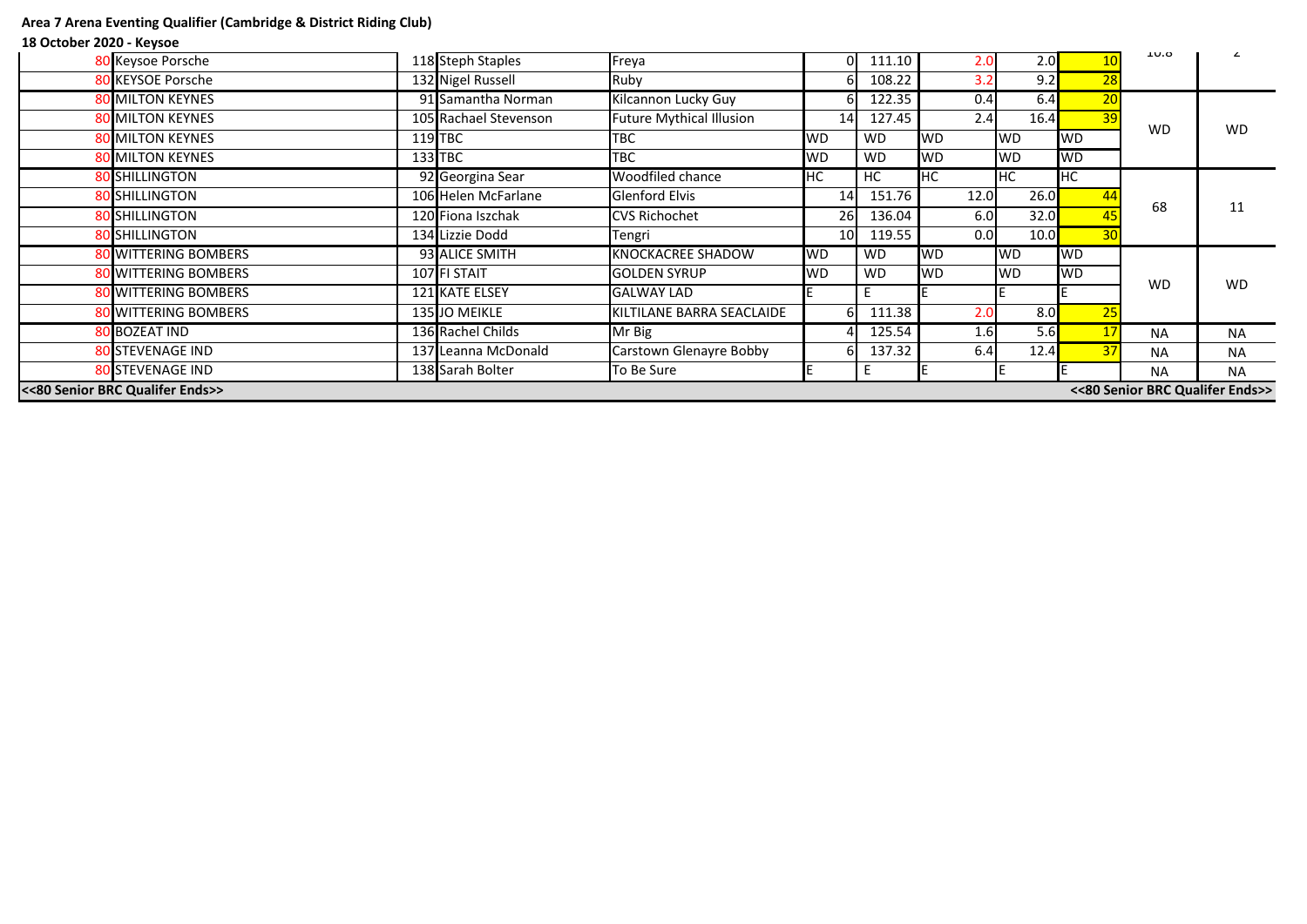|              |                                 |                          |                                |                 |           |                  |           | <b>Optimum Time</b> | 122                                   | secs           |
|--------------|---------------------------------|--------------------------|--------------------------------|-----------------|-----------|------------------|-----------|---------------------|---------------------------------------|----------------|
| <b>Class</b> | <b>Team</b>                     | No. Rider                | <b>Horse</b>                   | <b>Faults</b>   |           | Time Time Faults |           |                     | Score Ind Place Team Score Team Place |                |
|              | 80 AG Garnet                    | 139 Francesca Smith      | <b>Quality Star</b>            |                 | E.        |                  |           |                     |                                       |                |
|              | 80 AG Garnet                    | 144 Grace Matthews       | <b>Knockawuddy Buddy</b>       | 10              | 117.25    | 0.0              | 10.0      |                     | 19.2                                  | $\overline{2}$ |
|              | 80 AG Garnet                    | 149 Charlotte Morris     | <b>Curtaun Chief</b>           |                 | 94.81     | 8.8              | 8.8       |                     |                                       |                |
|              | 80 AG Garnet                    | 154 William Naylor       | Cool Hand Luke                 | Ωl              | 115.89    | 0.4              | 0.4       |                     |                                       |                |
|              | 80 BOZEAT Bounty                | 140 Lottie Gallen        | Wizard                         | nı              | 110.07    | 2.4              | 2.4       |                     |                                       |                |
|              | 80 BOZEAT Bounty                | 145 Georgia Wooding      | Hendrewen Tommy Q              |                 | 113.69    | 1.2              | 7.2       |                     | 18.4                                  |                |
|              | 80 BOZEAT Bounty                | 150 Finley Wootton       | <b>Bierway Jack Daniels</b>    |                 | 104.54    | 4.8              | 8.8       |                     |                                       |                |
|              | 80 BOZEAT Bounty                | 155 Eleanor Pike         | Foxi                           |                 | 100.05    | 6.4              | 10.4      | 12                  |                                       |                |
|              | 80 CAMBRIDGE                    | 141 Poppy Barber         | Chi Roo                        | 61              | 128.01    | 2.8              | 8.8       |                     |                                       |                |
|              | <b>80 CAMBRIDGE</b>             | 146 Chloe Blair          | <b>Elphin Sparks</b>           |                 | E.        | IE               |           |                     | 102.0                                 | 5              |
|              | 80 CAMBRIDGE                    | 151 Katie Hughes         | Heidi                          | 12              | 136.88    | 6.0              | 18.0      | 14                  |                                       |                |
|              | <b>80 CAMBRIDGE</b>             | 156 Jessica Lonnen       | <b>Eastlands Alice Springs</b> | 66              | 144.20    | 9.2              | 75.2      | 17                  |                                       |                |
|              | <b>80 HOUGHTON &amp; HUNT</b>   | 142 Millie Smith         | Rosie (Indigo Moon)            | 20 <sup>l</sup> | 119.29    | 0.0              | 20.0      | <b>15</b>           |                                       |                |
|              | <b>80 HOUGHTON &amp; HUNT</b>   | 147 Olivia Webster Brawn | Mochulla Nugget                | 10 <sup>1</sup> | 130.70    | 6.0              | 16.0      | 13                  | 38.0                                  | 3              |
|              | <b>80 HOUGHTON &amp; HUNT</b>   | 152 Louis Webster Brawn  | Brown Eyed Boy                 |                 |           |                  |           |                     |                                       |                |
|              | <b>80 HOUGHTON &amp; HUNT</b>   | 157 Tom Wagstaffe        | <b>DHI Loner</b>               | ΩI              | 111.38    | 2.0              | 2.0       |                     |                                       |                |
|              | 80 SHILLINGTON                  | 143 Emma Bloomfield      | Moylaw Patcheen                |                 | 106.90    | 4.0              | 10.0      |                     |                                       |                |
|              | <b>80 SHILLINGTON</b>           | 148 Charlotte Kitchener  | Algeenate                      |                 | 127.90    | 2.4              | 6.4       |                     |                                       |                |
|              | 80 SHILLINGTON                  | 153 Jessica Allen        | Gaby                           | 24              | 136.77    | 6.0              | 30.0      | 16                  | 46.4                                  |                |
|              | <b>80 SHILLINGTON</b>           | $158$ TBC                | TBC                            | <b>WD</b>       | <b>WD</b> | <b>WD</b>        | <b>WD</b> | <b>WD</b>           |                                       |                |
|              | <b>80 KEYSOE IND</b>            | 159 Ella Bryant          | Joey                           |                 | 119.31    | 0.0              | 4.0       |                     | <b>NA</b>                             | <b>NA</b>      |
|              | <b>80 KEYSOE IND</b>            | $160$ TBC                | <b>TBC</b>                     | <b>WD</b>       | <b>WD</b> | <b>WD</b>        | <b>WD</b> | <b>WD</b>           | <b>NA</b>                             | <b>NA</b>      |
|              | <<80 Junior BRC Qualifer Ends>> |                          |                                |                 |           |                  |           |                     | <<80 Junior BRC Qualifer Ends>>       |                |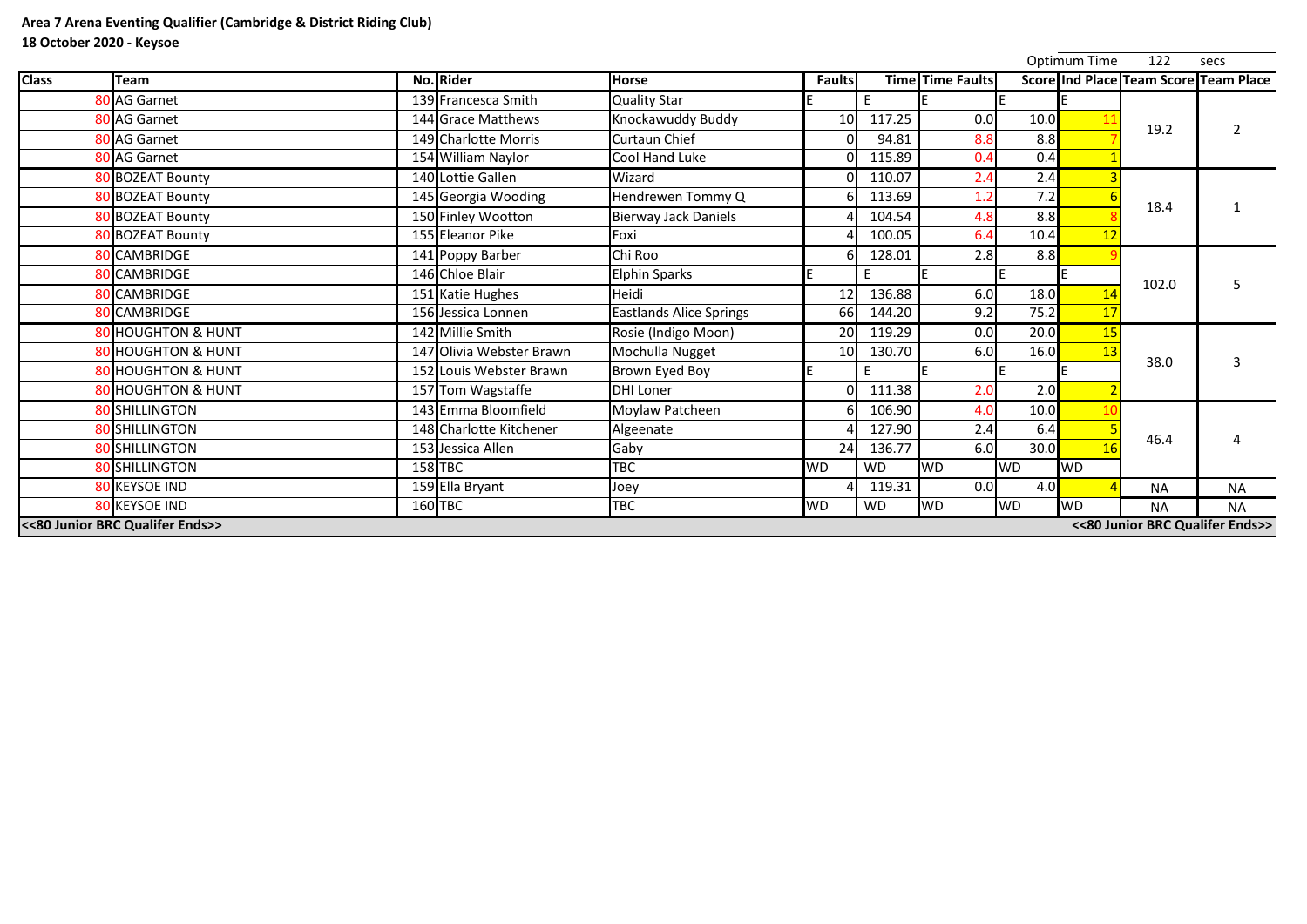|              |      |                                              |                        |                                    |                 |              |                         |           | <b>Optimum Time</b> | 126       | secs                                  |
|--------------|------|----------------------------------------------|------------------------|------------------------------------|-----------------|--------------|-------------------------|-----------|---------------------|-----------|---------------------------------------|
| <b>Class</b> | Team |                                              | No. Rider              | <b>Horse</b>                       | <b>Faults</b>   |              | <b>Time Time Faults</b> |           |                     |           | Score Ind Place Team Score Team Place |
|              |      | 70 Houghton and Huntingdon Hills and Harbour | 161 Alison Jones       | Maesmynach Velvet                  |                 | 121.96       | 0.0                     | 0.0       |                     |           |                                       |
|              |      | 70 Houghton and Huntingdon Hills and Harbour | 175 Chloe Cade         | <b>Dexter</b>                      | 66              | 170.78       | 18.0                    | 84.0      | 40                  | 29.2      |                                       |
|              |      | 70 Houghton and Huntingdon Hills and Harbour | 189 Chloe Rutherford   | <b>Strathleven Droma</b>           | 24              | 138.80       | 5.2                     | 29.2      |                     |           |                                       |
|              |      | 70 Houghton and Huntingdon Hills and Harbour | 203 Victoria Bradford  | Bertie Better Do                   |                 | 120.48       | 0.0                     | 0.0       |                     |           |                                       |
|              |      | <b>70 BOZEAT Bourbon</b>                     | 162 Teagan Summers     | Rhyd Ddu Highwayman                |                 | E            |                         |           |                     |           |                                       |
|              |      | 70 BOZEAT Bourbon                            | 176 Emma Eales         | Hazelbrook Sandiago                |                 | 120.55       | 0.0                     | 0.0       |                     | 8.0       |                                       |
|              |      | 70 BOZEAT Bourbon                            | 190 Sian Downer        | Knavesgreen Mr Frost               |                 | 116.06       | 1.6                     | 1.6       |                     |           |                                       |
|              |      | 70 BOZEAT Bourbon                            | 204 Louise Riseley     | <b>Hainton Emma</b>                |                 | 141.76       | 6.4                     | 6.4       | 14                  |           |                                       |
|              |      | 70 Cambridge Clare                           | 163 Carey Mussett      | <b>Drum Dara</b>                   |                 | 143.73       | 7.2                     | 13.2      | 20                  |           |                                       |
|              |      | 70 Cambridge Clare                           | 177 Mandy Jackson      | <b>Skie</b>                        |                 | 141.96       | 6.4                     | 12.4      | <b>19</b>           | 39.6      | 5                                     |
|              |      | 70 Cambridge Clare                           | 191 Marianne Fletcher  | Pumpkin                            | 64              | 213.73       | 35.2                    | 99.2      |                     |           |                                       |
|              |      | <b>Cambridge Clare</b>                       | 205 Michelle Cottee    | Periwinkle Blue                    |                 | 146.00<br>61 | 8.0                     | 14.0      |                     |           |                                       |
|              |      | 70 Houghton and Huntingdon Hoxton            | 164 Lee-Anne Bower     | <b>Back for Tea</b>                | <b>WD</b>       | <b>WD</b>    | <b>WD</b>               | <b>WD</b> | <b>WD</b>           |           |                                       |
|              |      | <b>Houghton and Huntingdon Hoxton</b>        | 178 Michelle Cunnell   | Montana                            | 42              | 172.75       | 21.2                    | 63.2      | 38                  |           |                                       |
|              |      | 70 Houghton and Huntingdon Hoxton            | 192 Sarah Anderson     | Lady Jasmin                        | <b>WD</b>       | <b>WD</b>    | <b>WD</b>               | <b>WD</b> | <b>WD</b>           | <b>WD</b> | <b>WD</b>                             |
|              |      | 70 Houghton and Huntingdon Hoxton            | 206 Lisa Sutliff       | Rocky                              | 30              | 158.15       | 13.2                    | 43.2      | 36                  |           |                                       |
|              |      | <b>70 KEYSOE Huracan</b>                     | 165 Pauline Woodthorpe | <b>Silver Henry</b>                |                 | 145.81<br>61 | 8.0                     | 14.0      |                     |           |                                       |
|              |      | <b>70 KEYSOE Huracan</b>                     | 179 Katy Evans         | Crackle                            |                 | E            |                         |           |                     |           |                                       |
|              |      | <b>70 KEYSOE Huracan</b>                     | 193 Catherine Martin   | Classic Jack                       |                 | E            |                         |           |                     |           |                                       |
|              |      | 70 KEYSOE Huracan                            | 207 Hannah Moss        | <b>Maximus Dongeus</b>             | <b>WD</b>       | <b>WD</b>    | <b>WD</b>               | <b>WD</b> | <b>WD</b>           |           |                                       |
|              |      | 70 AG Moonstone                              | 166 Charlotte Morris   | <b>Ardville Arkansas</b>           | 30 <sup>l</sup> | 157.56       | 12.8                    | 42.8      | 35                  |           |                                       |
|              |      | 70 AG Moonstone                              | 180 Dee Ellingham      | <b>Miss Midas</b>                  | 30 <sup>1</sup> | 154.32       | 11.6                    | 41.6      | 34                  |           |                                       |
|              |      | <b>70 AG Moonstone</b>                       | 194 Jessica Suffling   | <b>Briars Ash</b>                  |                 | 107.50       | 5.2                     | 5.2       | 13                  | 70.4      |                                       |
|              |      | 70 AG Moonstone                              | 208 Shelley Tebbutt    | Rockrimmon Wolfman                 |                 | 10 159.80    | 13.6                    | 23.6      | 28                  |           |                                       |
|              |      | <b>70 BOZEAT Bacardi</b>                     | 167 Shirley Childs     | Mirror Image                       | 66              | 147.60       | 8.8                     | 74.8      |                     |           |                                       |
|              |      | 70 BOZEAT Bacardi                            | 181 Rachel Childs      | Felix                              |                 | 118.71       | 0.8                     | 0.8       |                     |           |                                       |
|              |      | 70 BOZEAT Bacardi                            | 195 Abbey Smith        | <b>Bardwell by Desire (Benson)</b> |                 | E            |                         |           |                     |           |                                       |
|              |      | 70 BOZEAT Bacardi                            | 209 Eleanor Turner     | Machismo                           |                 | 126.21       | 0.4                     | 4.4       | 12                  |           |                                       |
|              |      | 70 Cambridge Girton                          | 168 Samantha Bennett   | Tia Drop                           | 20              | 156.33       | 12.4                    | 32.4      |                     |           |                                       |
|              |      | <b>Cambridge Girton</b>                      | $182$ TBC              | TBC                                | <b>WD</b>       | <b>WD</b>    | <b>WD</b>               | <b>WD</b> | <b>WD</b>           | <b>WD</b> | <b>WD</b>                             |
|              |      | <b>Cambridge Girton</b>                      | 196 TBC                | <b>TBC</b>                         | <b>WD</b>       | <b>WD</b>    | <b>WD</b>               | <b>WD</b> | <b>WD</b>           |           |                                       |
|              |      | 70 Cambridge Girton                          | $210$ TBC              | <b>TBC</b>                         | <b>WD</b>       | <b>WD</b>    | <b>WD</b>               | <b>WD</b> | <b>WD</b>           |           |                                       |
|              |      | 70 Houghton and Huntingdon Harris            | 169 Sarah Shoemark     | Lord Francois                      | 18              | 133.98       | 3.2                     | 21.2      |                     |           |                                       |
|              |      | 70 Houghton and Huntingdon Harris            | 183 Catriona Paterson  | Meres Just A Mo                    |                 | 135.61       | 4.0                     | 4.0       |                     |           |                                       |
|              |      | 70 Houghton and Huntingdon Harris            | 197 Sarah Leach        | Angels Legacy                      | 14              | 128.93       | 1.2                     | 15.2      |                     | 40.4      | 6                                     |
|              |      | 70 Houghton and Huntingdon Harris            | 211 Molly Stenson      | Melissa                            |                 | E            |                         |           |                     |           |                                       |
|              |      | <b>70 KEYSOE Ferrari</b>                     | 170 TBC                | <b>TBC</b>                         |                 | E            |                         |           |                     |           |                                       |
|              |      | <b>70 KEYSOE Ferrari</b>                     | 184 Livi Baldwin       | Pepper                             | 10              | 120.62       | 0.0                     | 10.0      | <b>16</b>           |           |                                       |
|              |      | <b>70 KEYSOE Ferrari</b>                     | 198 Lola Precious      | Pendancer Bilbo Baggins            | 10 <sup>1</sup> | 151.31       | 10.4                    | 20.4      |                     | Ε         |                                       |
|              |      | 70 KEYSOE Ferrari                            | 212 Rachel Abra        | Popcorn                            |                 | 131.50       | 2.4                     | 2.4       |                     |           |                                       |
|              |      | <b>70 MILTON KEYNES</b>                      | 171 Debbie Brown       | Maggies Jake                       |                 | 135.32       | 4.0                     | 4.0       |                     |           |                                       |
|              |      | <b>70 MILTON KEYNES</b>                      | 185 Kate Austin        | The Midnight Rebel                 | <b>WD</b>       | WD           | <b>WD</b>               | <b>WD</b> | <b>WD</b>           | MND       | $M\Box$                               |